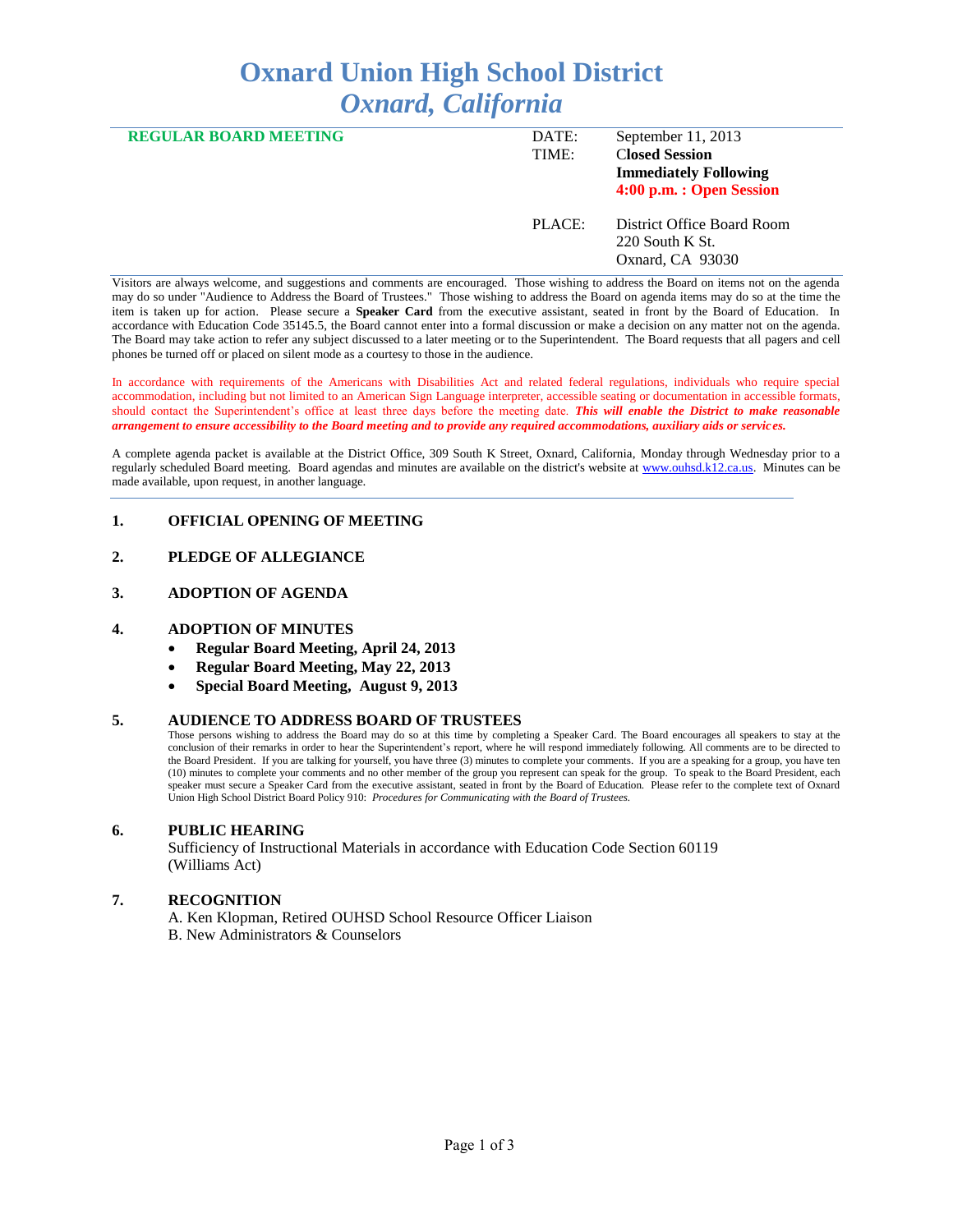Board Meeting Agenda September 11, 2013

## **8. SUPERINTENDENT'S REPORTS**

General Report: Gabe Soumakian, Ed.D., Superintendent

# **9. REPORTS TO THE BOARD**

- A. Max Zielsdorf, Student Representative to the Board, Rio Mesa High School
- B. Annual Report Opening of the School Year Presented by Gregory O'Brien, Ph.D.
- C. Organizational Chart Review –Presented by Rocky Valles, Jr., Ed.D.
- D. Consideration of Board Committees Presented by Gabe Soumakian, Ed.D.
- E. Common Core State Standards General Spending Plan for the 2013-14 and 2014-15 Fiscal Years (*First Reading*) – Presented by Gregory O'Brien, PhD.

# **10. CONSENT CALENDAR**

- A. Consideration of Approval of Certificated and Classified Personnel
- B. Consideration of Approval of Agreement between Oxnard Union High School District/Hueneme High School and Herff Jones for the 2013-2014 Yearbook Production
- C. Consideration of Approval of Disposal of Surplus, August 19 August 30, 2013
- D. Consideration of Approval of Purchase Orders and Direct Pays, August 15 August 28, 2013
- E. Consideration of Approval of Stipulated Student Expulsion by Agreement of the School Principal, the Student and the Students' Parent/Guardian, as per Board Policy 5144, Section 22
- F. Consideration of Approval of Agreement for Services between Oxnard Union High School District and Dennis Parker, Independent Contractor
- G. Consideration to Approve the Memorandum of Agreement between Oxnard Union High School District and DRAGG/Oxnard Police Department - Daniel Shrubb and Charles Woodruff, Program **Directors**
- H. Consideration of Approval of Amendment to Agreement between Time Warner Cable, Inc. and Oxnard Union High School District for an Upgrade of Fiber between CAPE and the District Office
- I. Consideration of Approval of Inter-Agency Agreement between Oxnard Union High School District and ACE Charter School for Food Services

# **11**. **COMMUNITY RECOGNITION**

## **12. ACTION ITEMS**

- A. Consideration of Approval of Donations, August 19 August 30, 2013
- B. Consideration of Approval of the 2012-2013 Unaudited Actuals
- C. Consideration of Adoption of Resolution No. 13-32, Resolution for Adopting the "GANN" Limit
- D. Consideration of Adoption of Resolution #13-31 regarding Sufficiency of Instructional Materials (Williams Act)
- E. Annual Approval of Carl D. Perkins Secondary School Program Application and Plan for Funding
- F. Consideration of Approval of Request for Waiver Pursuant to Education Code Section 44253.11 Certificate of Completion on Staff Development to Provide Instruction to English Learners for Holders of Designated Subjects, CLAD Permit
- G. Consideration of Approval of the Updated Governance Team Norms and Protocol Guidelines

# **13. BOARD MEMBERS' REPORTS AND COMMUNICATIONS**

## **14. ITEMS FOR FUTURE CONSIDERATION**

## **15. BOARD STUDY SESSION**

- A. AYP/API/STAR Data Reports
- B. Overall School District Achievements 2012/13
- C. Funding for Common Core